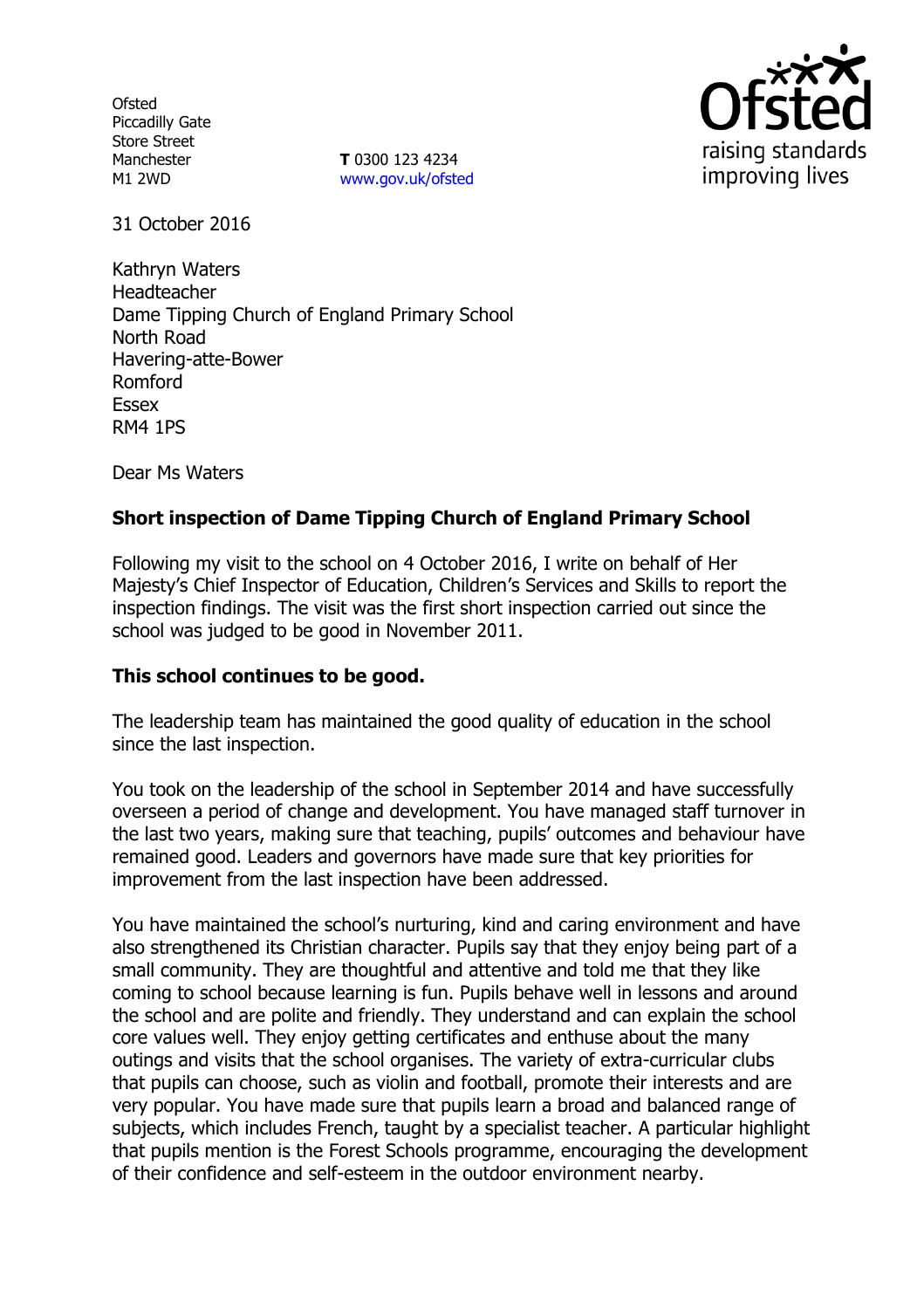

You do not accept anything other than the best for pupils and have taken action to raise standards, including, for example, bringing in new teachers to strengthen the staff team. You set high standards and place a premium on training to improve practice. You have increased the use of assessment so that teachers prepare suitably challenging work for pupils of all abilities. You have also established practices which routinely encourage pupils to think deeply. For example, pupils now work freely in pairs and groups, questioning and challenging each other. This was not the case at the time of the last inspection.

You have made sure that additional funding is used carefully to promote the learning of disadvantaged pupils so that they make similar progress in reading, writing and mathematics to other pupils at the school and nationally. This is celebrated by the fact that the school is a Pupil Premium Award local winner. Those who have special educational needs and/or disabilities benefit from additional support that is carefully tailored to their individual needs. They also make strong progress in their learning. Although the most able pupils make good gains, you are aware that teachers' expectations of the most able are not always high enough across the school.

The areas for improvement raised at the last inspection have all been addressed. Nevertheless, there are some areas where further work is needed. For example, the majority of governors are new to their roles. Some of them have yet to develop their skills and knowledge so that they can carry out their functions effectively.

# **Safeguarding is effective.**

The leadership team has checked carefully that all safeguarding arrangements are fit for purpose and that records are detailed and of a high quality. As a result of regular training, staff have a secure knowledge and understanding of up-to-date guidance and procedures. This includes recognising possible warning signs that a pupil may be at risk of, for example, female genital mutilation or radicalisation. Leaders have made sure that pupils know who to speak to if they have any safeguarding concerns. Pupils have a clear understanding of measures they can take to keep themselves safe from harm, for example when using computers and social media or game sites. They are confident that adults at the school will help them very swiftly should any problems occur. The governing body checks all safeguarding arrangements. These arrangements are fit for purpose. However, governors accept the need to build up their experience and confidence in this important area.

# **Inspection findings**

■ You measure and check the quality of the school's work and identify where the school can do better. The test results of 2016 threw up some challenges. You moved swiftly at the start of term to put in place measures to address weaknesses in pupils' writing, which have already had a marked effect. Pupils' rates of progress in writing this term have been rapid. This improvement is based on the improved use of assessment, more ambitious targets and more focused teaching. You are aware of the need to be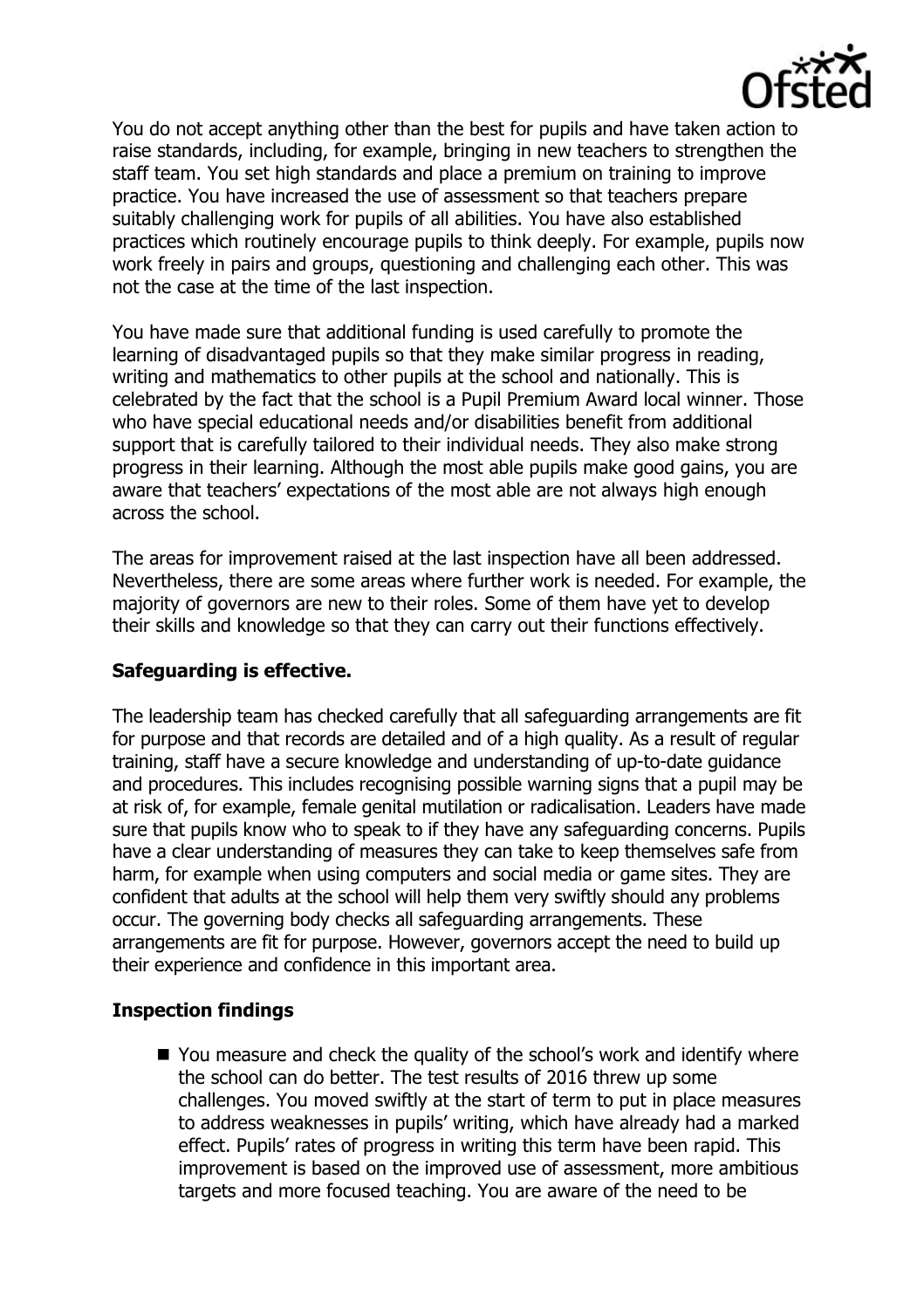

vigilant to ensure that all pupils, including the most able and disadvantaged, stay on track and consistently fulfil their potential.

- In September 2015 you appointed a new and energetic teacher for your youngest pupils in the Reception class. Up until this appointment, standards in that year group had been falling: in July 2015 the proportion of pupils reaching a good level of development was below the national average. However, in July 2016, this proportion had risen sharply. As is the case in the rest of the school, advances have been based on the improved use of assessment and more focused teaching. For example, the teaching of letters and sounds in Reception is engaging and effective. These advances are to be celebrated, although you accept that there is still more to be done. In particular, you agree that higher expectations need to be set for the most able, so that more pupils reach the highest levels.
- Your warm and welcoming child-centred assembly highlighted aspects of tolerance and Christian values – key features of the ethos of the school. Pupils were engaged and responded well when they were given the opportunity to talk and share their experiences.
- Effective leadership has sustained the school's good overall effectiveness since the last inspection despite many changes in staff, including at senior level. For example, since becoming headteacher of the school, you have worked hard to improve attendance and taken robust action. This has resulted in attendance rising from 93.5% three years ago to 96.3% in 2016. However, there are a small group of pupils who do not attend school as well as they should. Your success in raising attendance since your appointment has encouraged you to focus your efforts on this group.
- $\blacksquare$  The great majority of parents who responded to the questionnaire were very happy with the school. There was a small minority who felt that the school could do more regarding incidents of misbehaviour. However, throughout the day I did not notice any untoward behaviour and found the school to be a very orderly, happy environment.
- $\blacksquare$  Many governors are new to their roles. They play an active part in the school and want to be as supportive as they can. They accept the need to focus their activities closely on key aspects of their duties.
- New staff have received effective induction with all of the school's procedures. They understand their duties regarding keeping children safe. They know what needs to be done if they have any concerns.
- **Pupils from all backgrounds enjoy reading and read well. Younger pupils use** the phonics strategies they learn at school to decode words they do not know confidently. Older children read with fluency and expression and their comprehension is above that expected for their age. Reading records confirm that they read widely and often and are well supported at home.
- All of the children I spoke to said that they feel safe and that they have learned what to do if they have any worries. They told me that occasionally there are some incidents of misbehaviour but that these are rare and dealt with swiftly. Pupils are motivated to learn and get on well with each other. The school is a tolerant and supportive community and pupils describe with pleasure how happy they are to be among their friends. Their attitudes reflect the values of the school very well.